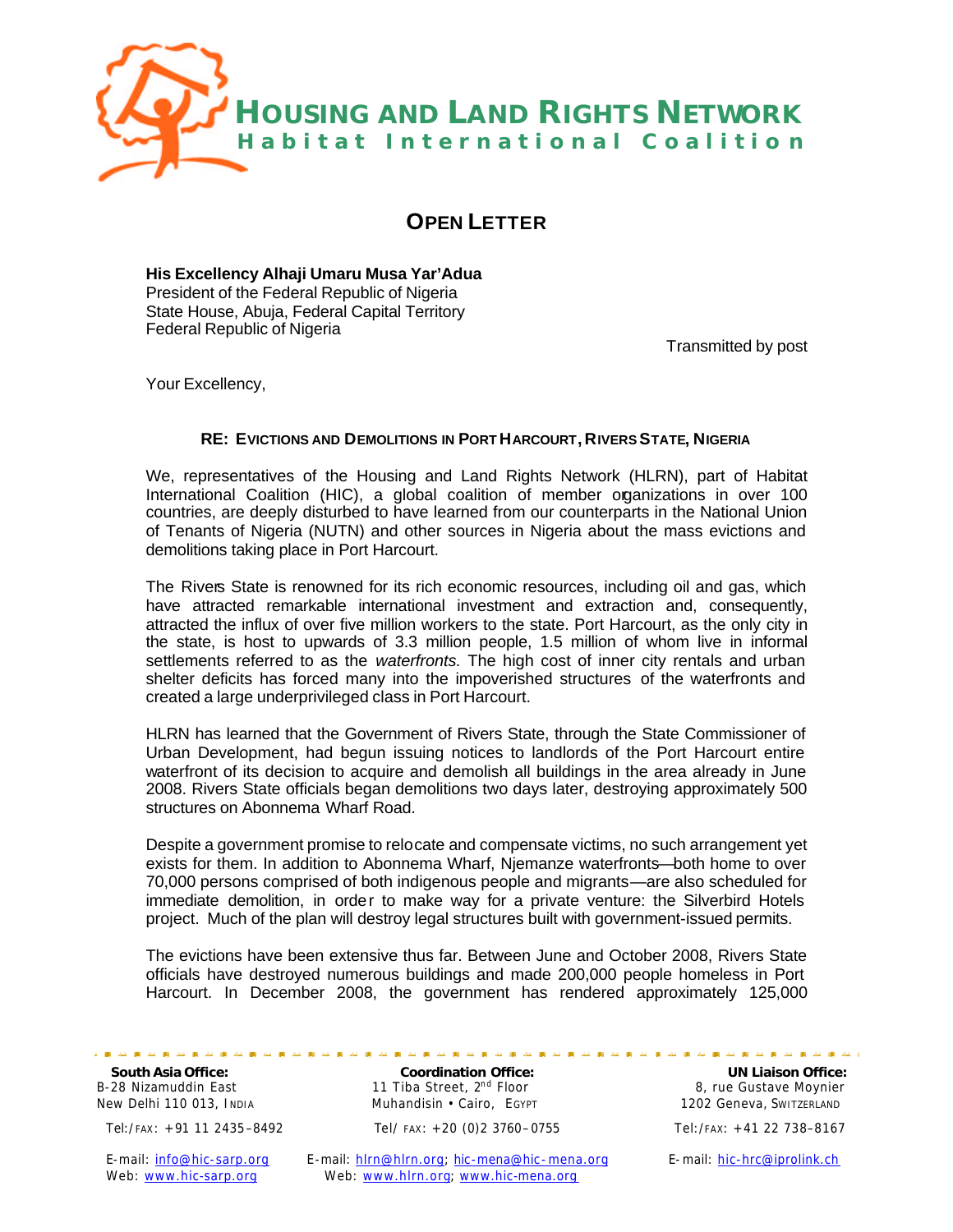homeless people with evictions on just four major streets in Port Harcourt: Bonny Street, Creek Road, Gambia Lane, and Anyama Street. Most recently, the state government has planned the eviction of parts of the Port Harcourt main-city, affecting approximately 150,000 people, to make way for a "Silverbird Showtime" cinema. The government has deployed police and army to intimidate tenants, in addition to procuring a large amount of bulldozers for the demolition campaign that is now expected to affect 40% of Port Harcourt population.

According to reports, the evictions and demolitions are part of a long-term gove rnment attempt to merge the waterfront areas with the city proper. The first of such attempts took place in 1984, when the waterfronts of Ndoki, Aggrey, and Abuja were upgraded into standard housing units. However, unlike recent attempts, these historical initiatives saw the inhabitants relocated back into the area after the upgrading exercises, and most became apartment owners in the process. The success and sustainability of that project relied on the tenants' trust in the government, due to the transparency of the process. Apparently, the current process is anything but fair or transparent, and now constitutes a recipe for dissent and plummeting government legitimacy.

The lack of government relocation has put a considerable strain on victims who are both unable to afford the soaring rents and whose livelihoods remain dependent on employment near their homes. According to NUTN, public authorities have abandoned affected persons to seek alternative housing in other locations at the cost of their employment, their children's education, and the physical, mental and economic health of their families.

The ongoing demolitions and evictions contravene the Nigerian Constitution, legislation, policies and human rights obligations under international law. Section 37 of the Nigerian Constitution guarantees the fundamental rights to privacy and family life. Enjoying these rights is essential to realizing the human right to adequate housing enshrined in Article 11 (1) of the International Covenant on Economic, Social and Cultural Rights (ICESR). Nigeria's housing policy formally recognizes both the right to housing as consistent with an essential human need, and the government's corresponding obligation to ensure all persons' access to adequate housing.

The ongoing Port Harcourt demolitions and evictions also violate the right to life and dignity of the human person, as enshrined in sections 33(1) and 34(1) of the Constitution of Nigeria, and Articles 4 and 5 of the African Charter on Human and People's Rights (ACHPR). Moreover, the private-venture projects, for which Rivers State officials carry out these violations in the progressive Abonnema Wharf and Njemanze demolitions, may be in contravention also of Article 14 of ACHPR, as it serves private interest and not he overall well-being of the public.

Arbitrary eviction; 'officials' failure to conduct effective consultation with the affected inhabitants; the government's failure to provide reparations, including restitution and compensation; and the use of force, as well as being inconsistent with the necessity and proportionality principles, violate a bundle of human rights and several treaties to which Nigeria is a ratifying party.

Notably, these serial violations by official acts of commission and omission constitute breaches of internationally recognized elements of the right to adequate housing. Having ratified the ICESCR on 29 October 1993, the State of Nigeria is treaty bound to conduct itself in accordance with these minimum norms of State behaviour. Nigeria, thereby, is violating Articles 6, 7, 10, 11, 12 and 13 of the ICESCR, including duties specified in General Comments Nos. 4 & 7 on the human right to adequate housing.

In its 1998 review of Nigeria, the Committee on Economic, Social and Cultural Rights already addressed the unacceptability of the housing-rights situation in the country, saying that it is: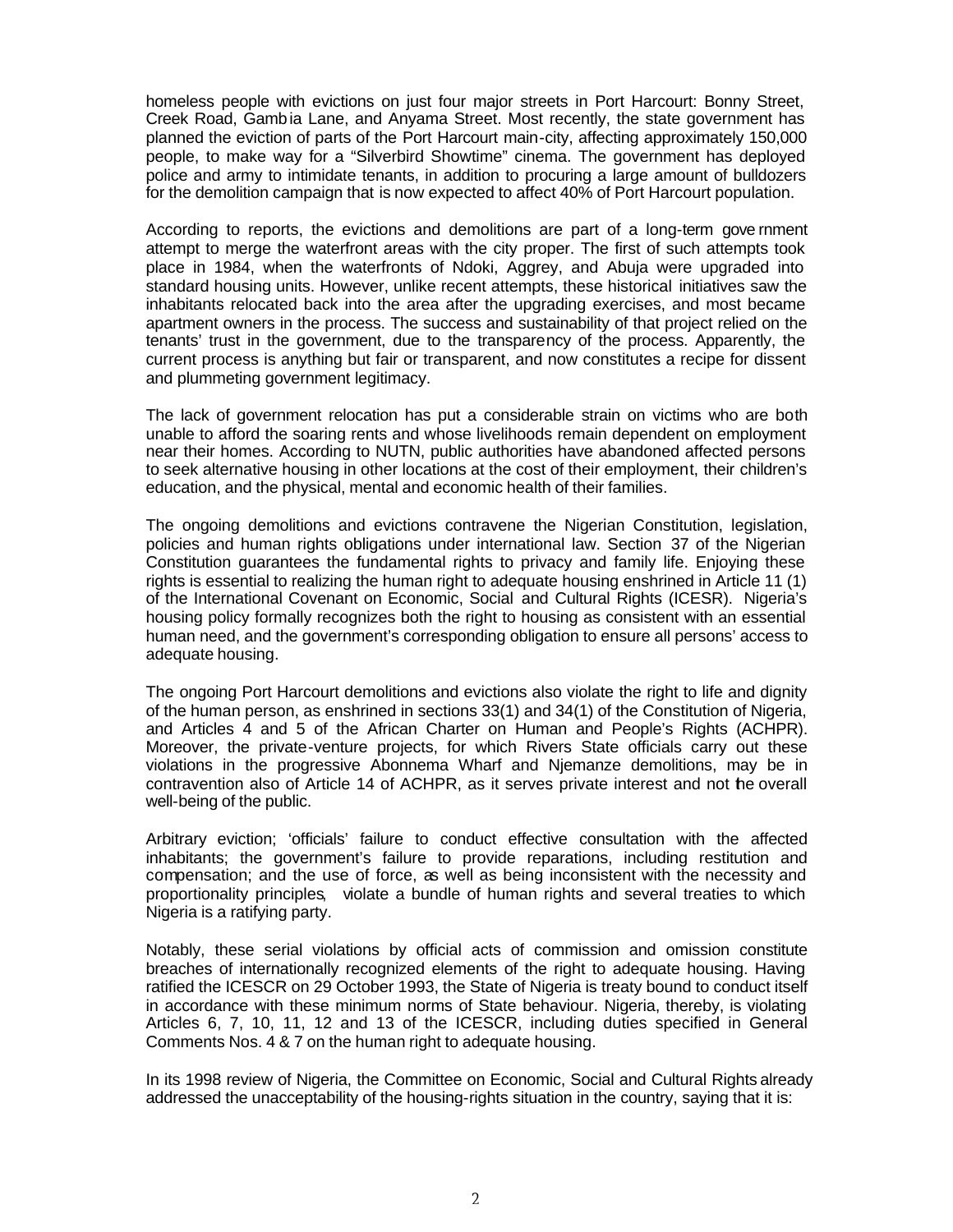"*appalled at the great number of homeless people, and notes with concern the acute housing problem in Nigeria where decent housing is scarce and relatively expensive. The urban poor, especially women and children, are forced to live in makeshift shelters in appalling and degrading conditions presenting hazards for both physical and mental health.*"

The current and the still-planned evictions and demo litions, with their grave human and material consequences, also violate the human right to private and family life, to access to justice, to work, education and health, all of which rights are guaranteed in several international and regional human rights treaties that Nigeria has ratified, including ICESCR and ACHPR. The 1999 Constitution of the Federal Republic of Nigeria also recognizes these rights.

We urge the Government of Nigeria, its agencies, and officials to uphold their treaty-bound obligations to avoid and protect against forced eviction, and to provide the affected families with effective remedies and reparations. We therefore urge the government to ensure adequate compensation and alternative accommodation as essential elements of their obligations that they share by Nigeria's treaty ratifications to respect, protect and fulfill the human right to adequate housing.

HLRN supports the NUTN in urging the Government of Nigeria, the Government of Rivers State and local Port Harcourt authorities to uphold the binding obligations they share to:

- 1. Provide tenants with adequate alternative accommodation *before* proceeding with the demolition, and holding consultation with the union in the determination of alternative accommodation consistent with the wishes and needs of the tenants;
- 2. Conduct meaningful consultations with the inhabitants of the areas under past, current and future demolition plans in Port Harcourt to explore alternatives to the evictions and demolitions and to assess and meet the needs of all people whose rights are violated by this public-private partnership project; and
- 3. Give adequate notice to the tenants before proceeding with any further demolition and ensuring that premises occupied by the tenants are both empty and vacant before carrying out any further demolition.

In addition, HLRN urges the Government of Nigeria, in order to comply with its human rights treaty obligations, by taking immediate steps to:

- Ensure and effect full reparations for those persons and households whose rights have been violated is the ongoing waves of Port Harcourt violations;
- Publicly condemn the Port Harcourt evictions;
- Promote a forum where the Government of Nigeria and all the interested parties, including the recognized representatives of the inhabitants of the slums, international habitat networks, NGOs, relevant UN agencies, and public bodies, can negotiate and agree upon the alternatives to evicting persons in a manner agreed with the concerned communities;
- Guarantee secure tenure for all in Nigeria , particularly those currently lacking such protection, in genuine consultation with the affected persons and/or groups;
- Reform and redistribute land with a view to protecting the most-needy citizens;
- Establish popular funds for development of land and housing; and
- Ensure access to basic public services for its citizens.